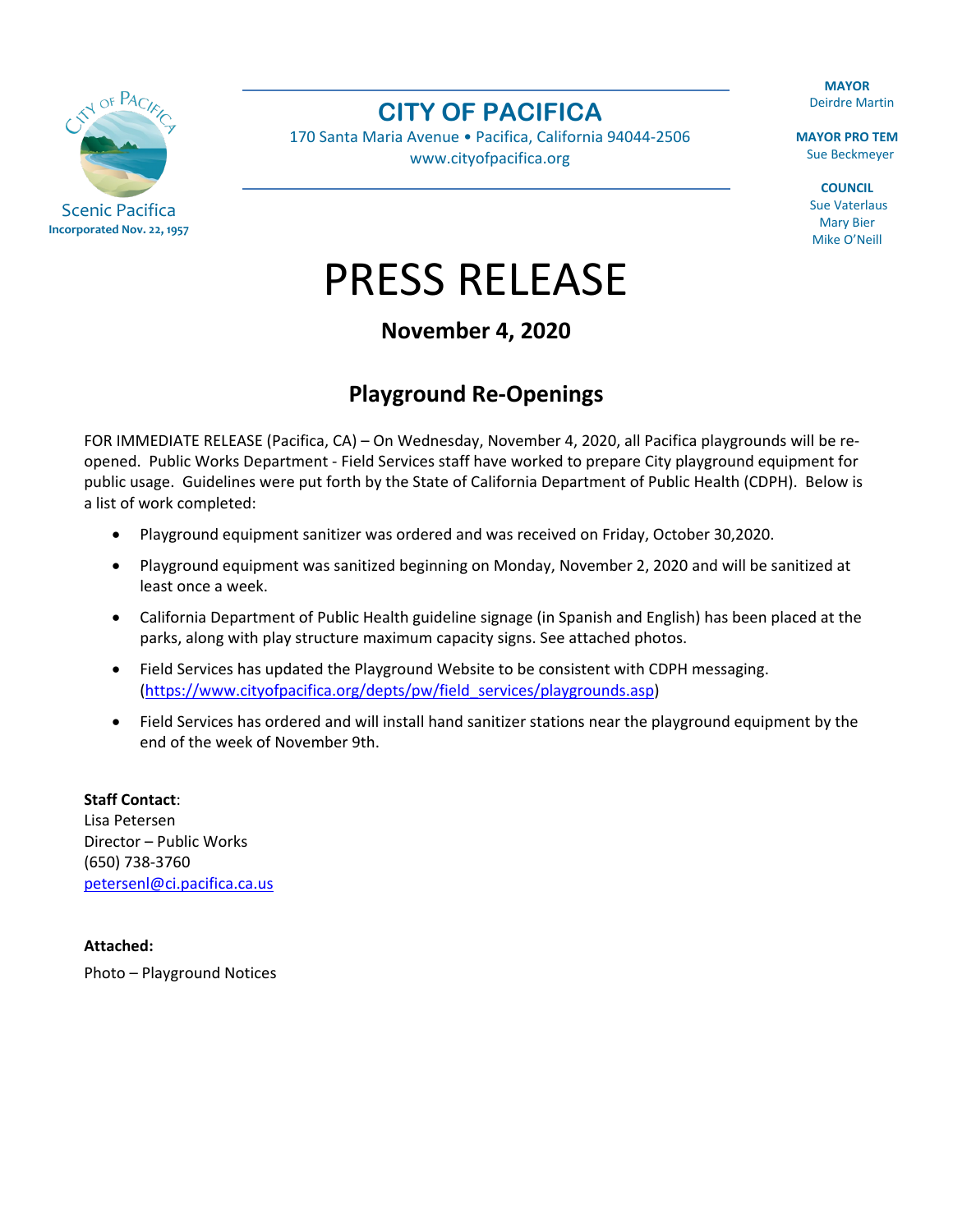

Distribution: City Council, Executive Team, CMO staff, *Pacifica Tribune*, media outlets